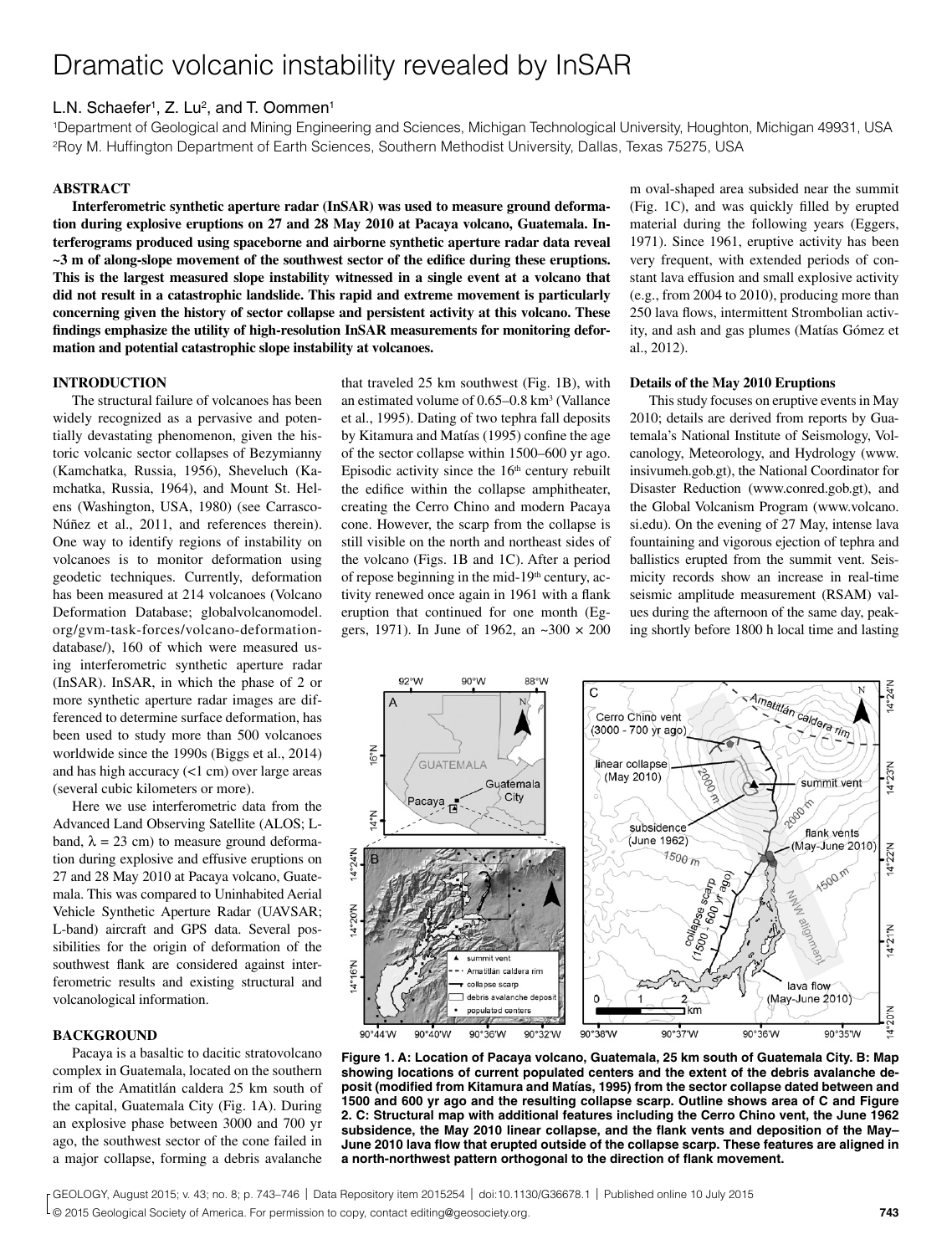

**Figure 2. Radar interferometry results spanning the 27–28 May eruptions of Pacaya volcano, Guatemala. Combining the different look angles of the Uninhabited Aerial Vehicle Synthetic Aperture Radar (UAVSAR) and Advanced Land Observing Satellite (ALOS) interferograms allows us to interpret the Interferometric synthetic aperture radar (InSAR) phases as ~3 m of along-slope movement of the southwest flank. LOS—line of sight. Location outlined in Figure 1B. A: ALOS. Each fringe (full color cycle) represents 11.8 cm of range change between the ground and the satellite. B, C: UAVSAR. Each fringe (full color cycle) represents 11.9 cm of range change between the ground and the satellite. Zoomed view in B shows details of close spacing and irregular contact of the fringe pattern.**

~40 min (see Fig. DR1 in the GSA Data Repository<sup>1</sup>). The ejected material destroyed or damaged nearly 800 homes and forced more than 2500 residents in nearby communities to evacuate. A collapse feature 50–80 m deep and 100 m wide, extending 600 m from the summit, developed concurrent with explosive activity from the summit vent (Fig. 1C). Southerly winds dispersed tephra over Guatemala City, covering an area of >1000 km2 . This tephra and ash blanket was estimated to be 20 cm thick directly north of Pacaya and 0.5–10 cm thick in Guatemala City (Matías Gómez et al., 2012; Fig. DR2). Violent Strombolian eruptions resumed on 28 May, with seismicity records again showing a peak in RSAM values shortly before 1100 h local time, lasting slightly longer than 1 h. On this day, a lava flow erupted from 12 clustered flank vents outside of the collapse scarp to the southeast of the summit ~1700 m above sea level (asl) (Fig. 1C). This lava flow reached >5 km in length, and had an estimated volume of 1.74–6.96 × 106 m3 (Matías Gómez et al., 2012). Summit activity decreased significantly on 29 May, with only small eruptive plumes and minor tephra fall, and continued to decrease in the following days. An estimated tephra volume of  $1.3 \times 10^7$ 

m3 (see Matías Gómez et al., 2012, and references therein) ranks the 27–28 May eruptions as a VEI-3 (volcano explosivity index). However, this does not take into account the large volume of lava erupted from the flank vent, which nearly doubles the eruptive products.

The 1962 subsidence and the 2010 linear collapse, combined with the ancestral sector collapse, suggest inherent instability of the edifice. In addition, a possible basement layer of pyroclastics beneath the edifice erupted from the Amatitlán caldera (Eggers, 1971; Wunderman and Rose, 1984; Schaefer et al., 2013), a sloping basement substrate (Vallance et al., 1995), diverse lithologies (Schaefer et al., 2015), and uneven loading of lava flows on the southwest flank (Matías Gómez et al., 2012) have all been cited as causes of concern for the stability of this young edifice.

#### **InSAR DATA**

ALOS interferograms that span the 27–28 May eruptions contain dense fringes that form a semicircle from the Cerro Chino cone to the flank vents outside of the collapse scarp (Fig. 2A). The observed fringes are not caused by topography-related errors, as other interferograms with larger baselines do not exhibit similar fringe patterns (Fig. DR3). InSAR signal correlation, termed coherence, breaks down at elevations above 1500 asl on the southwest flank and 1700 asl on the west flank (pixilated regions in Figs. 2A–2C). This could be due to high deformation rates above InSAR detection limits within one 7.5 m pixel (11.8 cm in the case of ALOS), or changes of scattering properties within pixels due to thick (~20 cm) tephra deposition during the eruption. The area to the north of the cone is also incoherent due to this tephra deposition. Good coherence to the east, west, and south of the cone reflect the fact that tephra and other eruptive material were not deposited in these regions. Phase unwrapping, where the correct integer multiple of  $2\pi$  is added to the interferometric fringes to produce a continuous deformation field, was discarded due to phase jumps and errors in low coherence and high deformation-gradient areas.

ALOS results were compared to UAVSAR interferograms, processed by the NASA Jet Propulsion Laboratory (JPL), but cropped to Pacaya's extent and filtered for this study. The UAVSAR interferograms produced from two independent acquisitions on both 11 February 2010 and 26 April 2011 show fringe patterns similar to the ALOS interferogram. In addition, UAVSAR interferograms allow us to clarify deformation that is not resolvable in regions of the ALOS interferograms because of higher resolution (~2 m pixel size) and negligible changes in instrument viewing geometry (i.e., zero baseline) (Figs. 2B and 2C). The two UAVSAR interferograms were acquired on the same dates but with opposite looking geometry, west-bound south looking (Fig. 2B) versus eastbound north looking (Fig. 2C). Combining the two UAVSAR interferograms with the ALOS interferogram, we interpret the InSAR phases as west to southwestward and downslope motion of the southwest sector of the cone.

Based on terrain geometry and SAR instrument imaging (see Zhao et al., 2012), along-

<sup>&</sup>lt;sup>1</sup>GSA Data Repository item 2015254, Figure DR1 (eruption seismic record), Figure DR2 (tephra isopach map), Figure DR3 (interferogram baseline comparison), Figure DR4 (GPS measurements), Figure DR5 (InSAR time series), Figure DR6 (numerical modeling), and Figure DR7 (debris avalanche hazard map), is available online at www.geosociety .org/pubs/ft2015.htm, or on request from editing@ geosociety.org or Documents Secretary, GSA, P.O. Box 9140, Boulder, CO 80301, USA.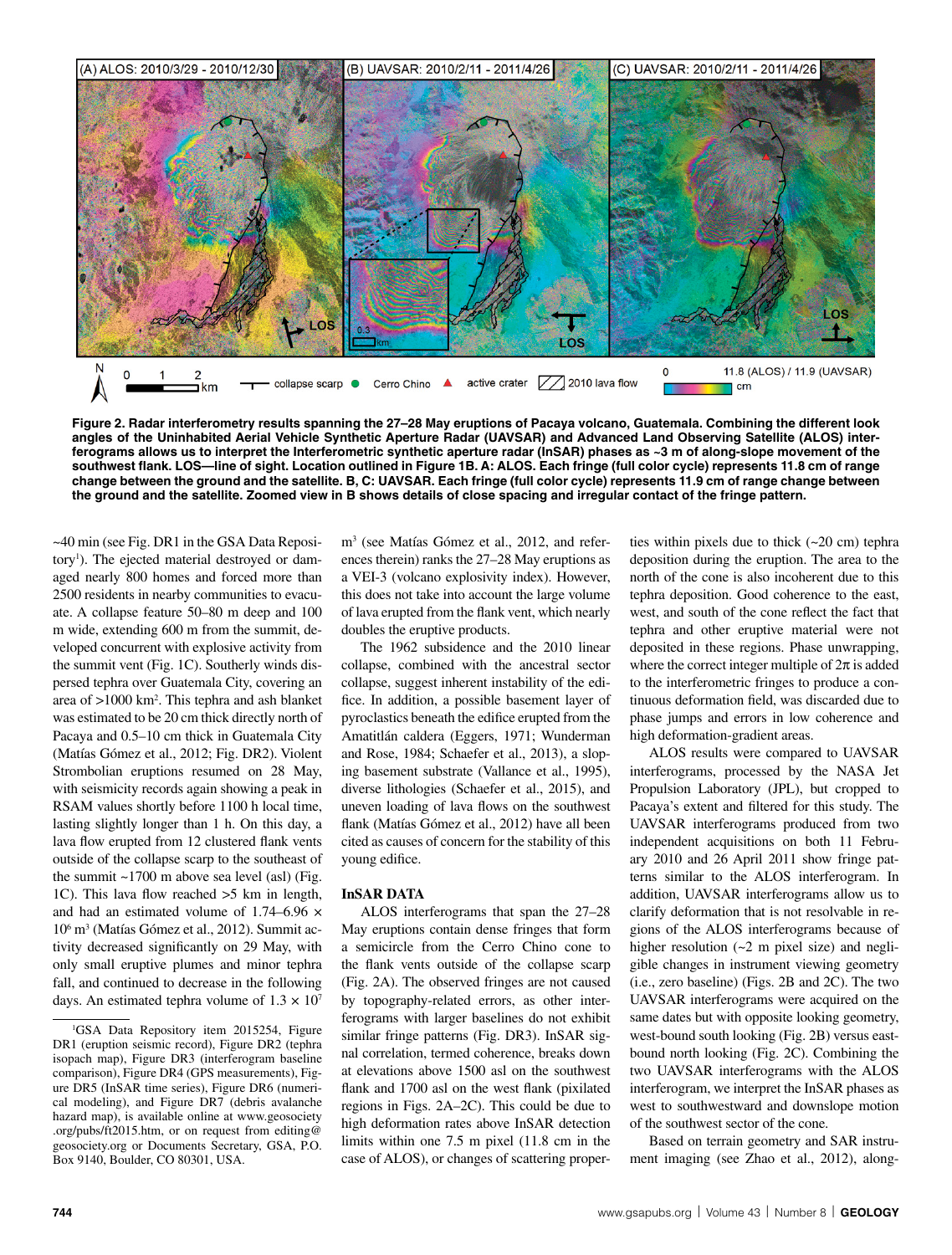slope displacement can be calculated from the line of sight (LOS) displacement. Thus, the ~60 cm of deformation in the ALOS interferogram corresponds to ~300 cm of westward and downslope motion. For the UAVSAR interferograms, the LOS displacement of ~190 cm suggests ~270 cm of westward and downslope motion. Therefore, the amount of motion inferred from the three independent interferograms is about the same.

# **Comparison of InSAR Results with GPS Measurements**

The direction of movement observed with InSAR is supported by GPS measurements made by Michigan Technological University (Houghton, Michigan) and Hetland (2014). From January 2009 to March 2013, a station on the southwest flank (see Fig. DR4 for GPS location map and measured velocities) measured 0.22 m of movement to the southwest and –0.5 m of vertical movement, resulting in a total (three-dimensional) displacement of 0.54 m to the southwest. In the same study, GPS measurements did not detect this movement prior to (October 2001 to January 2009) and after (January 2011 to March 2013) the eruption period. Measurements made from a station near the Cerro Chino cone show that similar downward and southwestward movement occurred at the summit. This suggests that the upper flanks of the edifice also deformed, a measurement point that is lost in the InSAR results due to incoherence from eruptive products. The difference in the magnitude of flank movement calculated from GPS and InSAR could be due to several possible errors reported by Hetland (2014), including coarse temporal sampling of the GPS network (1–2 times per year from January 2009 to September 2011 and 3–4 times per year from September 2011 to March 2013), short acquisition periods during sampling, or false displacement signatures due to station damage. However, the direction of flank movement, interpreted to be volcanic edifice slip (Hetland, 2014), is similar to what we measure with InSAR.

## **DISCUSSION**

A range of processes can cause a volcanic edifice to deform, including gravitationally driven creep, heavy rainfall, destabilization due to earthquakes, magmatic processes, and settling and compaction of the edifice. At Pacaya, the opposite-looking UAVSAR interferograms suggest that the motions are mostly horizontal, as the fringe patterns are nearly symmetric and the sense of motion is opposite in the two images (Figs. 2B and 2C). That is, the fringes are not indicative of edifice inflation or deflation due to changes in a pressurized magma chamber, which would contain more vertical components. This is also supported by the lack of deformation signal in the coherent areas of the southeastern and eastern flanks, which would probably deform in such an event (e.g., roughly axisymmetric deformation; Pritchard and Simons, 2002). Instead, the high frequency and close spacing of the fringes, which have irregular contact and end abruptly at the toe of the slope, are indicative of landsliding motion.

The mechanics of the sliding movement are difficult to resolve because of incoherence at the summit. Previous numerical modeling at Pacaya (Schaefer et al., 2013) has shown that for deformation to reach the flank's lower elevations where the InSAR fringes are located, the unstable mass is likely to have a profile reminiscent of other large volcanic sector collapses (see Siebert, 1984; Fig. DR6), as opposed to shallow sliding of only surface material (i.e., Ebmeier et al., 2014). In addition, the involvement of a large amount of material and the direction of movement match well with the volcano's previous sector collapse. At other volcanoes, gravitationally driven creep has been inferred as the primary deformation mechanism (e.g., Borgia and van Wyk de Vries, 2003). This can be ruled out at Pacaya, as a separate interferometric survey detected no deformation of the edifice between 2007 and 2010 (Ebmeier et al., 2013); we confirm this with ALOS data (Fig. DR5).

ALOS interferograms processed from SAR images acquired before and after the event do not show the high-frequency deformation fringe pattern seen in interferograms that span the May eruptions (Fig. DR5), allowing us to confine the deformation between 29 March and 31 May 2010. As the flank moved to the southwest, this movement could have caused the linear collapse trending orthogonally to the motion as a result of tensional failure, as typically seen in spreading structures (Merle and Borgia, 1996). Because eye witnesses observed the formation of the trough during the May eruptions, we can link the slope movement with the trough formation. Coeruptive deformation is further supported by seismic records; other than the RSAM peaks on the 27 and 28 May that correspond with eruptions, there is no seismic evidence of edifice movement (Fig. DR1). This suggests that flank movement occurred during one or both of the eruption peaks, and any seismic signal associated with the motion was overwhelmed during explosive activity. No large tectonic earthquakes were recorded during this timeframe, allowing us to discount tectonic movement as a trigger. This time restraint also allows us to rule out flank instability due to rainfall associated with tropical storm Agatha, which made landfall in Guatemala on the evening of 29 May.

The alignment of the Cerro Chino cone, summit, 2010 linear collapse, and flank vents trending north-northwest (Fig. 1C) suggest a structurally weak zone that controls magma intrusion orientation (Schaefer et al., 2013). This is similar to surface magma plumbing system

geometries at other volcanoes with previous sector collapses (e.g., Stromboli; Corazzato et al., 2008). Thus it is possible that strong lateral displacements caused by magma upwelling or volatile intrusion into the edifice along this structurally weak zone both triggered the observed flank movement and created the linear collapse (i.e., Piton de la Fournaise, Sigmundsson et al., 1999; Etna, Billi et al., 2003).

## **HAZARD IMPLICATIONS**

Large-scale edifice collapses have been documented at more than 400 Quaternary volcanoes worldwide (Siebert et al., 2006). Although not as common as other volcanic phenomena, these events are extremely dangerous, producing large volumes (several cubic kilometers or larger) of material that can travel in excess of 50 km and deposit debris over areas of hundreds to thousands of square kilometers (see Carrasco-Núñez et al., 2011, and references therein). Pacaya is surrounded by several communities totaling  $\sim$ 10,000 people that live within 5 km of the active cone (Fig. 1B). The risk of the proximity of these communities to the volcano is clear by the recurrent evacuations during recent eruptions (13 evacuations since 1987; Witham, 2005). One notable feature on both interferograms is that the deformation fringes extend over the collapse scarp (Figs. 2A and 2B), suggesting that the unstable material is not contained within the collapse amphitheater. This also implies that if a sector collapse were to occur in the future, the resulting debris flow could contain a larger portion of the edifice than the last major collapse. Based on national census data from 2002 and population growth estimates from the World Bank (http://data.worldbank. org/data-catalog/population-projection-tables), a debris avalanche with a volume and direction similar to the previous collapse could affect more than 11,000 people (Fig. DR7). Evidence of a magma reservoir high in the cone (Eggers, 1983) suggests that a collapse event could cause rapid decompression of shallow magma, potentially affecting areas outside of the debris avalanche deposit zone. This was further evidenced by Kitamura and Matías (1995), who mapped blast deposits from the previous Pacaya sector collapse several kilometers outside of the debris avalanche deposits to the north and west of the cone. The rapid movement concurrent with explosive activity measured in this study, without any prior or sequential movement, emphasizes the need for higher data temporal resolution to mitigate risk.

# **CONCLUSIONS**

Interferograms processed from the ALOS satellite and compared against aerial UAVSAR and GPS data were used to investigate volcanic deformation associated with the 27–28 May 2010 eruptions of Pacaya volcano in Guatemala.